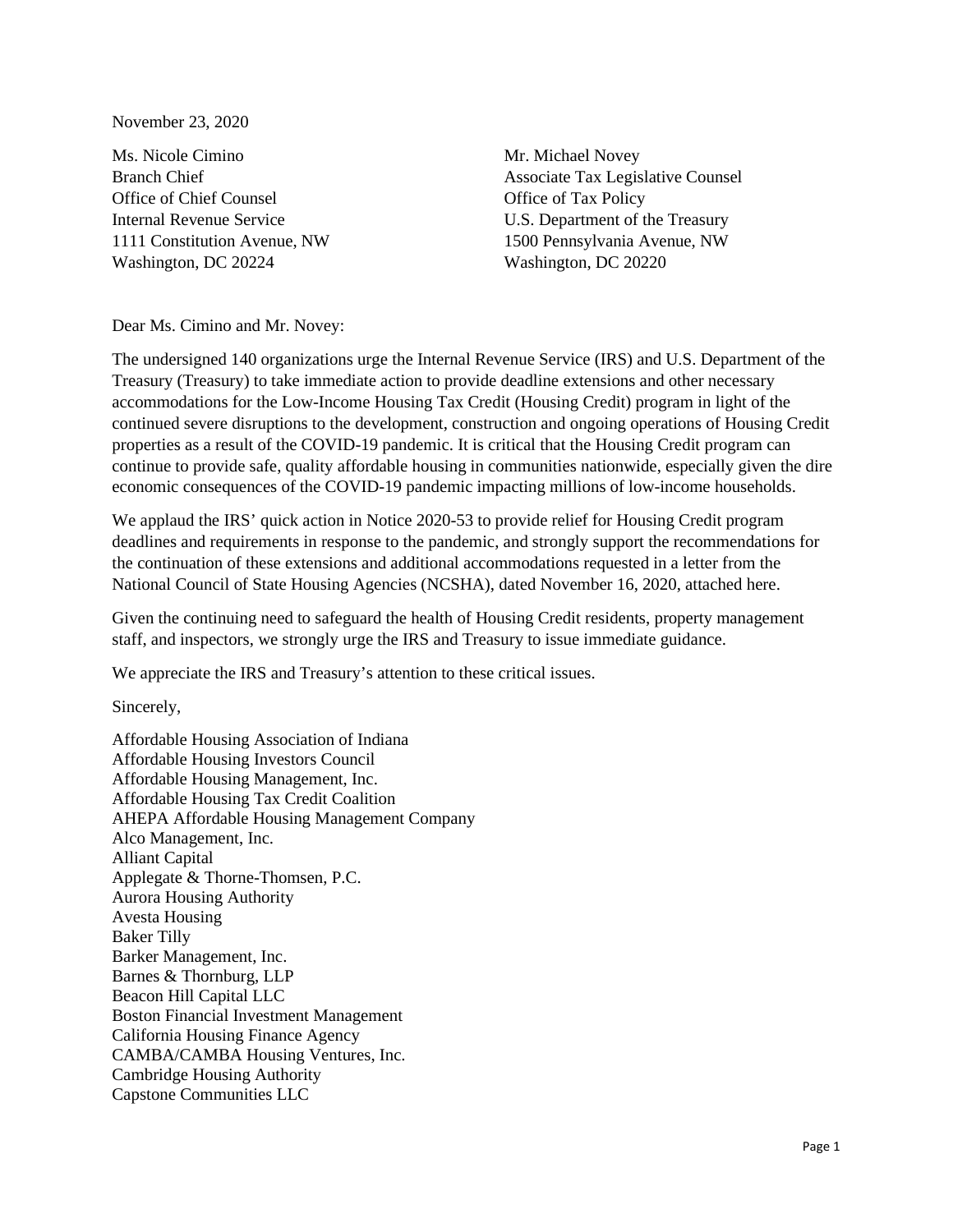Charities Housing Cinnaire Citizens' Housing and Planning Association (CHAPA) City of Colorado Springs, Colorado Coalition On Temporary Shelter CohnReznick, LLP Community Revitalization and Development Corporation Community Roots Housing Community Vision Partners Conifer Realty LLC Cook Inlet Housing Authority Corporation for Supportive Housing (CSH) Council for Affordable and Rural Housing Council of Large Public Housing Authorities CREA, LLC Dalcor Companies Dauby O'Connor and Zaleski, LLC Disability Network Southwest Michigan Dominium Dwelling Development LLC Empower Missouri Enterprise Community Partners Envolve Communities LLC Frost Brown Todd LLC Gatesburg Road Development GHC Housing Partners Gorman & Company, LLC Grapevine Economic Development Fund Herman & Kittle Properties, Inc. Holland & Knight LLP Housing Advisory Group Housing Authority of Southeastern Utah Housing on Merit Hudson Valley HDF Company, Inc. Hunt Capital Partners, LLC Illinois Housing Council Institute of Real Estate Management Katopody, LLC KCG Companies, LLC Kentucky Affordable Housing Coalition Klein Hornig LLP Kutak Rock LLP Landmark Asset Services, Inc. LDG Development, LLC LeadingAge LHP Affordable Housing Local Initiatives Support Corporation/National Equity Fund Low Income Housing Institute Low Income Investment Fund Maine Affordable Housing Coalition Marble Cliff Capital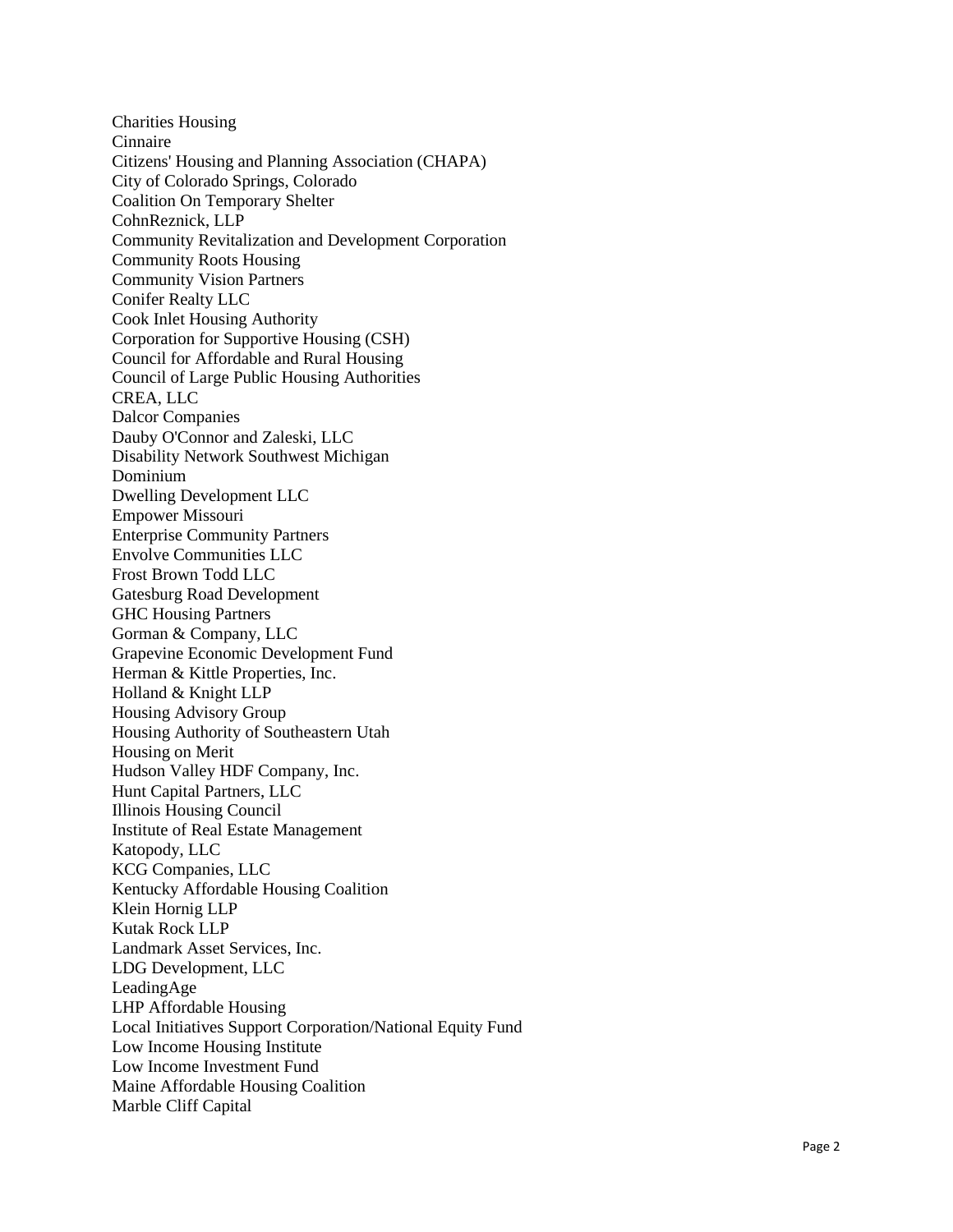Mercy Housing Meridian Investments, Inc. Merritt Community Capital Corporation Metro West Housing Solutions MGL Partners Michigan State Housing Development Authority (MSHDA) Midwest Housing Equity Group Miles & Stockbridge Milestone Housing Group LLC Minnesota Housing Finance Agency Minnesota Housing Partnership National Affordable Housing Management Association National Affordable Housing Trust National Apartment Association National Association of Home Builders National Association of Local Housing Finance Agencies National Association of REALTORS® National Association of State and Local Equity Funds National Coalition for Homeless Veterans National Community Renaissance National Housing & Rehabilitation Association National Housing Conference National Housing Trust National Multifamily Housing Council National NeighborWorks Association NeighborWorks Umpqua Nevada HAND Inc. North Carolina Housing Coalition North Carolina Justice Center Novogradac LIHTC Working Group Ohio Capital Corporation for Housing Pedcor Companies Pennrose, LLC Pennsylvania Housing Finance Agency Plante Moran Preservation of Affordable Housing, Inc. (POAH) Public Housing Authorities Directors Association R4 Capital LLC RBC Community Investment Red Stone Equity Partners Regions Affor dable Housing LLC RLH Development, LLC Royal Capital RPM Development, LLC RubinBrown LLP Rural Community Assistance Corporation Settle Meyer Law LLLC Smart Growth America/LOCUS Standard Communities Stewards of Affordable Housing for the Future (SAHF) Stratford Capital Group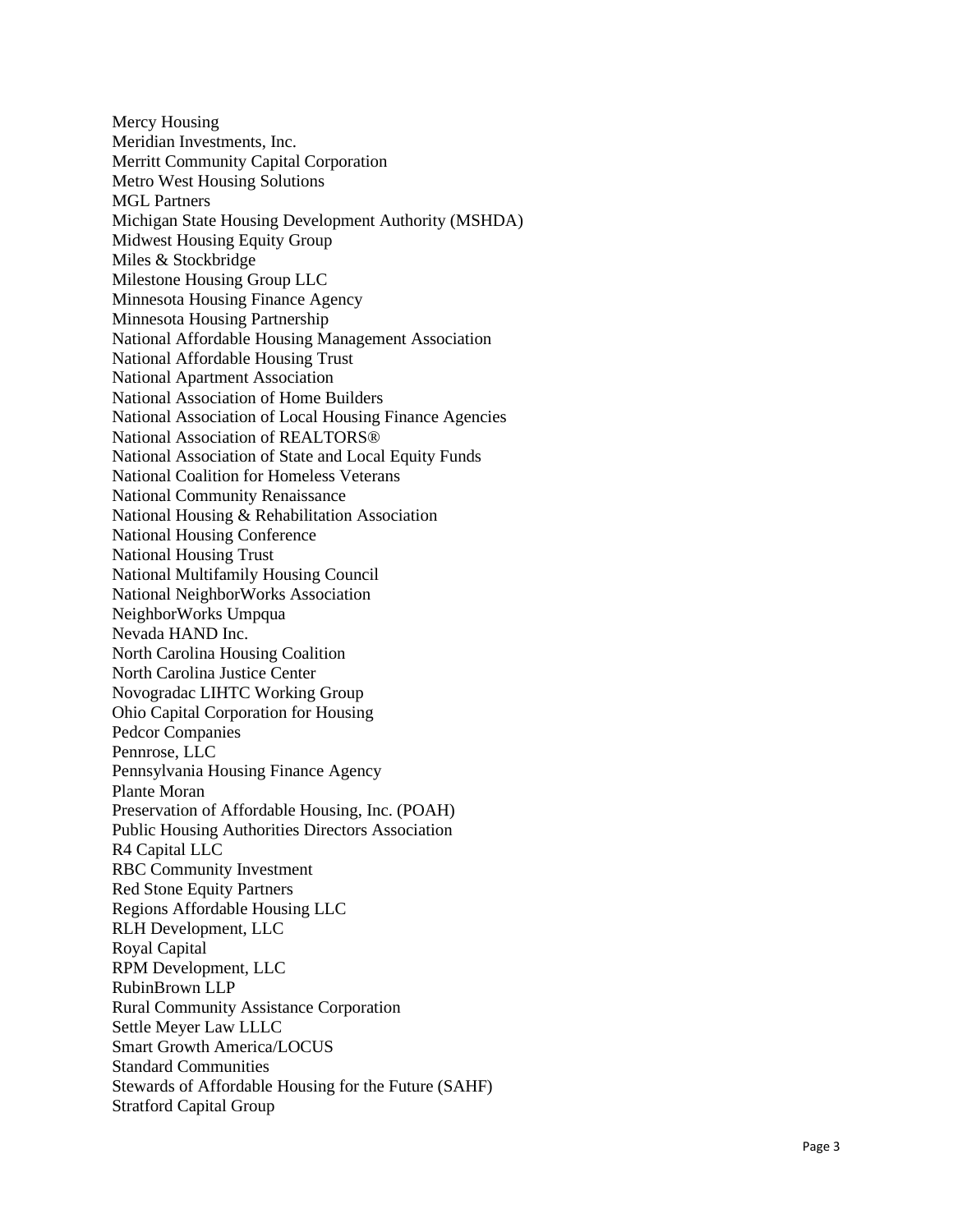Sugar Creek Capital Tapestry Development Group The Carabetta Companies The Commonwealth Companies The Community Builders The Gatehouse Companies The Michaels Organization The NHP Foundation The NRP Group The Wishcamper Companies, Inc. Trinity Financial, Inc. Utah Housing Corporation Wake County Southern Christian Leadership Conference Wallick Communities Wingate Companies Winterwood, Inc. Winthrop & Weinstine, P.A. WNC & Associates, Inc. Zimmerman Development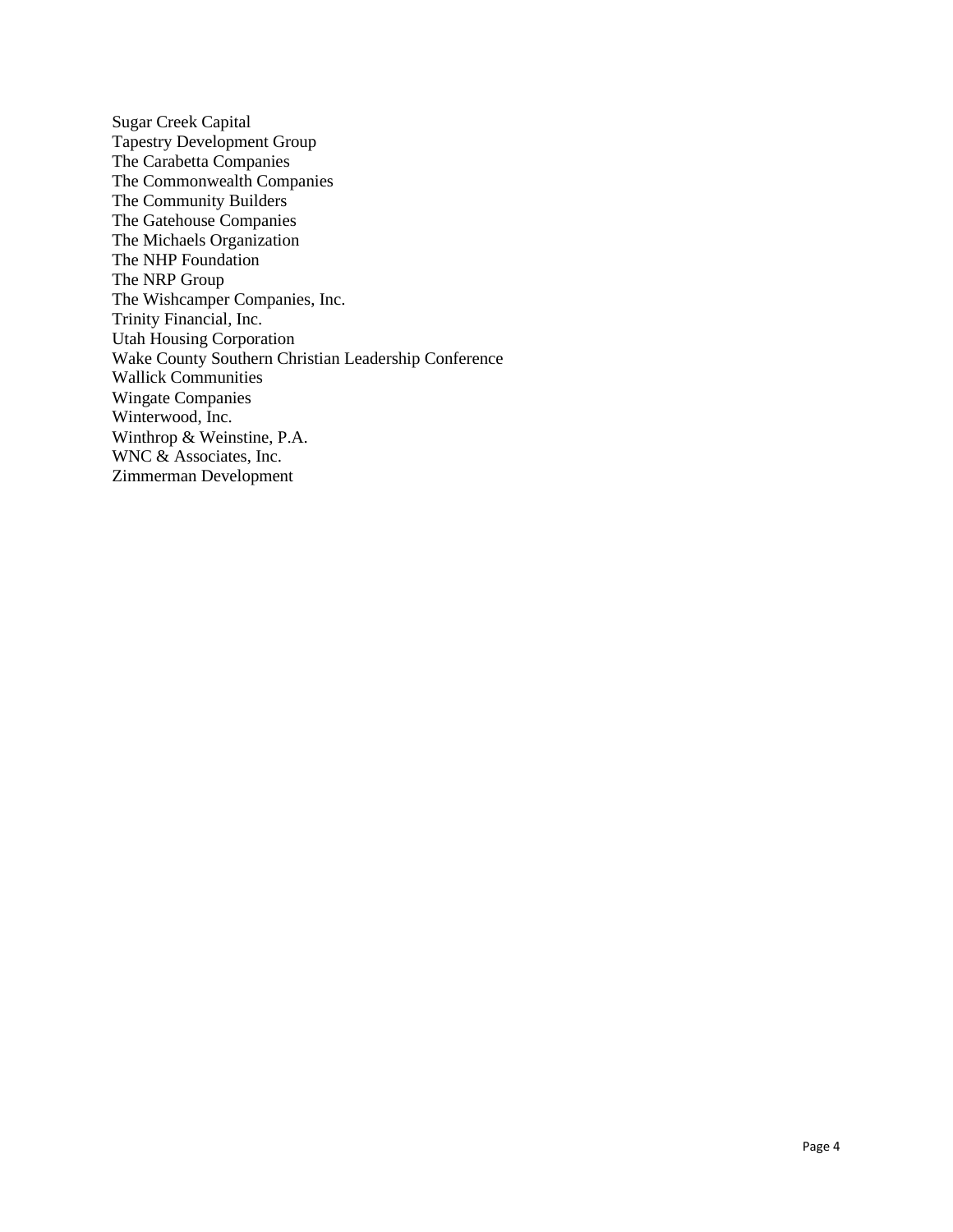

November 16, 2020

Ms. Nicole Cimino Mr. Michael Novey Office of Chief Counsel **Office of Tax Policy** Washington, DC 20224 Washington, DC 20220

Branch Chief Associate Tax Legislative Counsel Internal Revenue Service U.S. Department of the Treasury 1111 Constitution Avenue, NW 1500 Pennsylvania Avenue, NW

Dear Ms. Cimino and Mr. Novey:

The National Council of State Housing Agencies (NCSHA), on behalf of the Low Income Housing Tax Credit (Housing Credit) allocating agencies, urges The Internal Revenue Service (IRS) and U.S. Department of the Treasury (Treasury) to extend the temporary relief provided by IRS Notice 2020-53 and to make other necessary accommodations for the Housing Credit program in light of the continuing disruption the COVID-19 pandemic is having on development and construction activities and the ongoing operations of Housing Credit properties.

NCSHA applauds IRS' quick action in Notice 2020-53 to provide relief from program deadlines and requirements in response to the COVID-19 pandemic. This action was instrumental in allowing Housing Credit developments in the construction phase to continue development this year and for existing properties to continue serving lowincome residents during the extenuating circumstances the pandemic has caused.

Unfortunately, COVID-19 cases are still increasing nationally. The pandemic continues to impact the supply of construction materials, timing of permitting and local approvals, and the availability of construction workers. It also continues to limit the ability of property managers to interact with residents for regular property operations and to restrict the ability of state Housing Credit agencies to complete development approvals and regular compliance monitoring functions.

Given the continuing importance of safeguarding the health of Housing Credit residents, property management staff, and state and local inspectors, we urge the IRS and Treasury to issue immediate guidance extending the relief provided by IRS Notice 2020- 53. Specifically: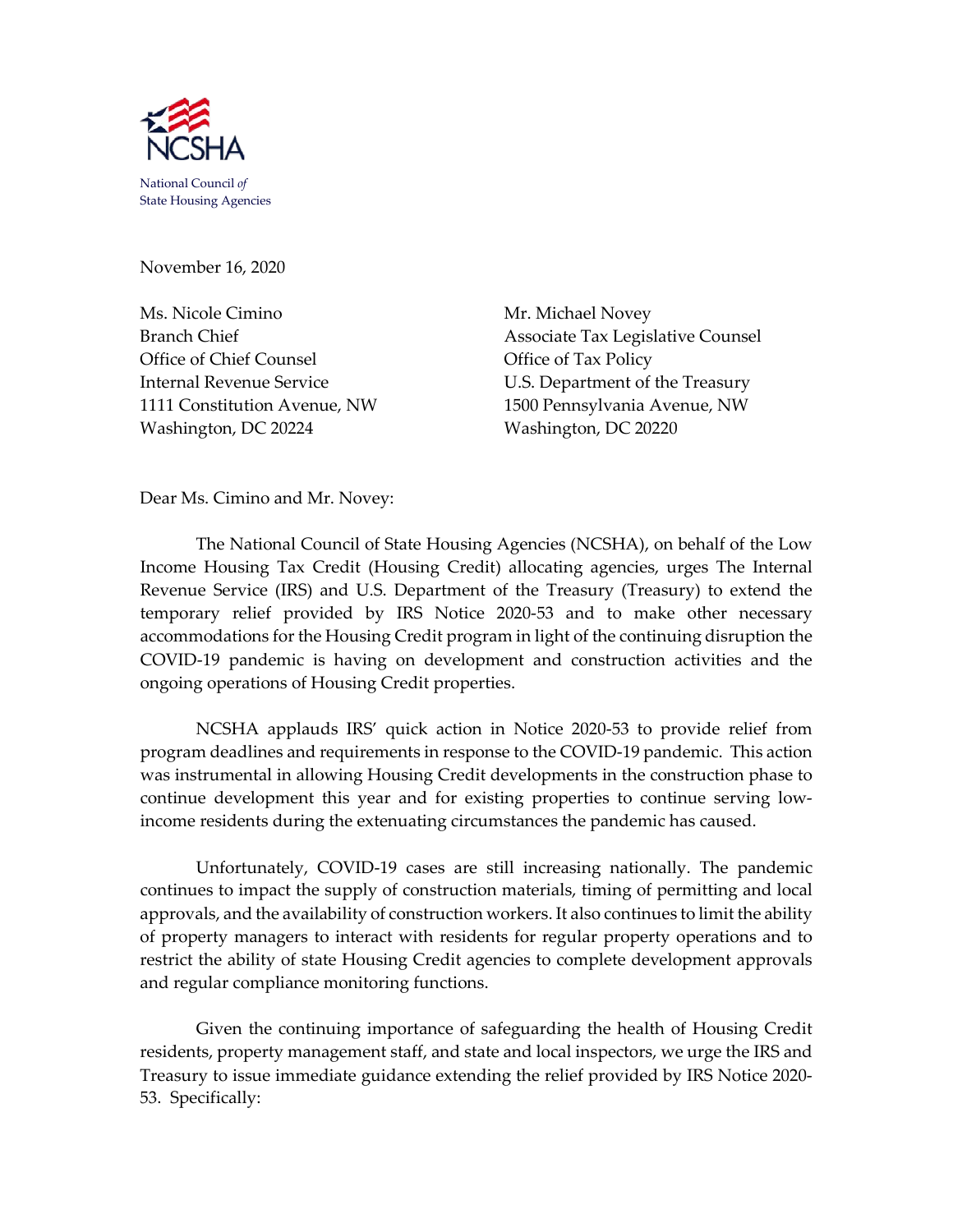- Extend the December 31, 2020 deadlines and associated requirements provided by IRS Notice 2020-53—including the carryover allocation 10% Test deadline, the minimum rehabilitation expenditure deadline, the rehabilitation period deadline for properties that suffered a casualty loss due to a Presidentially declared major disaster, the transition period requirement to meet set-asides for residential rental projects in accordance with IRS Revenue Procedure 2004-39, and the rehabilitation period requirement for bonds used for residential rental projects—to September 30, 2021, at minimum.
- Extend the waiver of the physical inspection and tenant file review requirements of IRS regulation 1.42-5 and tenant income recertification requirements provided by IRS Notice 2020-53 to September 30, 2021, at minimum.
- Extend guidance provided by IRS Notice 2020-53 clarifying that the temporary closure of property amenities and common space facilities will not negatively impact a property's eligible basis and result in loss of Credits through September 30, 2021, at minimum.

In addition to extending relief provided by IRS Notice 2020-53, we urge IRS and Treasury to make the following critical additional accommodations to keep the program operating effectively during the pandemic:

- Provide a 12-month extension of the placed in service deadline as required in IRC Section  $42(h)(1)(E)(i)$  for all developments allocated Housing Credits in calendar years 2018-2021. While limited relief to placed in service rules is available to certain projects in accordance with IRS Revenue Procedures 2014-49 and 2014-50, this relief requires specific action by the state Housing Credit allocating agency and is only available to developments receiving a carryover allocation prior to January 20, 2020. Given the continuing interruption in construction activity, lack of a general rule extending the placed in service deadline is significantly impacting Housing Credit investor interest and equity pricing amounts.
- Provide a 12-month extension (until December 31, 2021) of the year-end deadline for property restoration for any property that suffers a casualty loss not associated with a major disaster during 2020. The year-end deadline can be a significant challenge under normal circumstances, particularly if a casualty loss occurs late in the calendar year. Construction disruptions and social distancing requirements due to the pandemic further exacerbate this challenge, and can make it impossible to meet the deadline.
- Provide a 12-month extension for all open noncompliance corrective action periods, with state Housing Credit agencies having the ability to reinstate